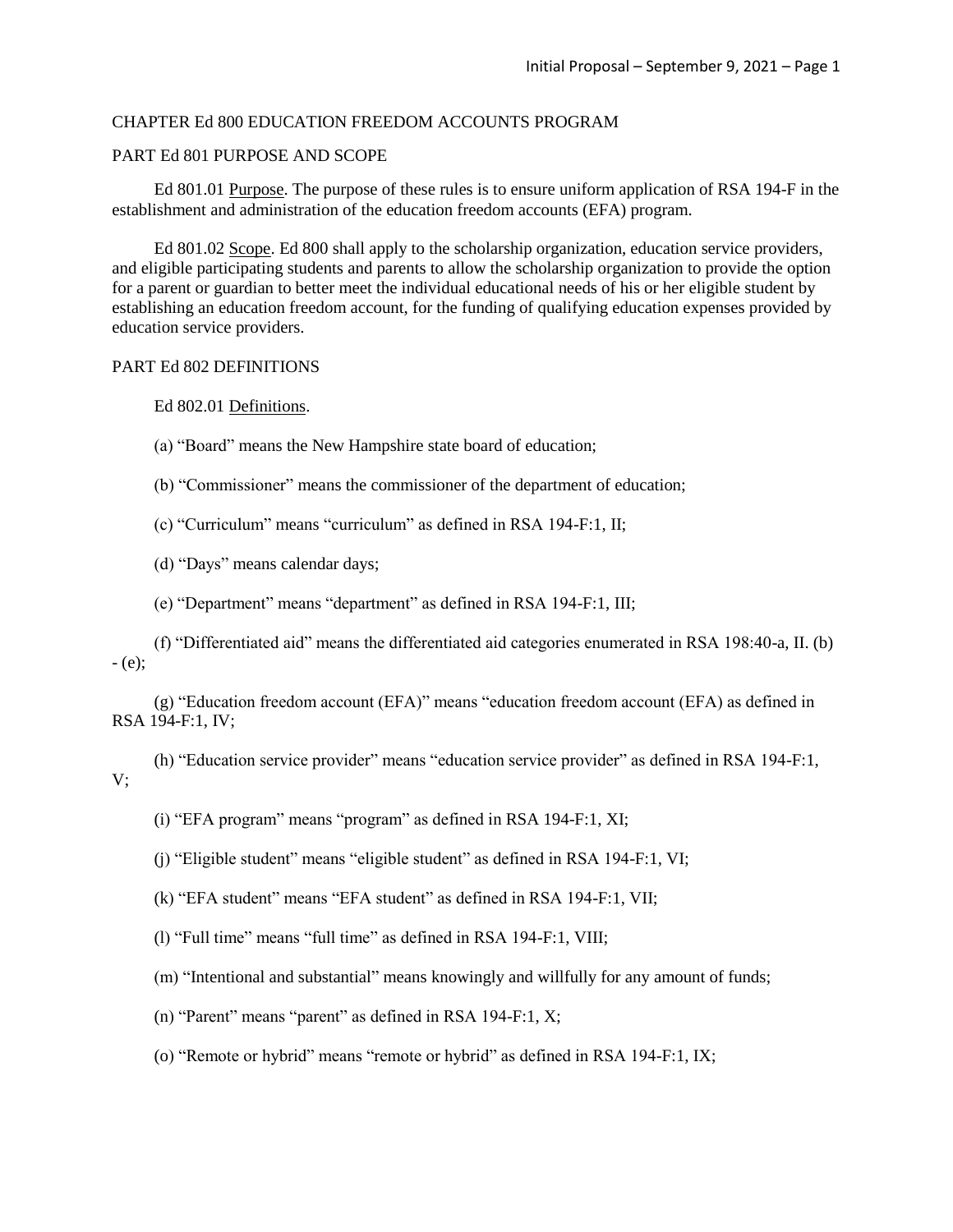(p) "Scholarship organization" means "scholarship organization" as defined in RSA 194-F:1, XII; and

(q) "State fiscal year" shall mean the period from July 1 to June 30 of every calendar year.

## PART Ed 803 PROGRAM ADMINISTRATION

Ed 803.01 Scholarship Organizations. In addition to the requirements under RSA 194-F:4, the following shall apply to the authority and responsibilities of the scholarship organization:

(a) The scholarship organization shall have been approved pursuant to RSA 77-G:5, II(a) by the department of revenue administration as a scholarship organization;

(b) The scholarship organization shall provide access to all types of qualifying educational expenses enumerated in RSA 194-F:2, II(a-o);

(c) Failure by a scholarship organization to provide access to every qualifying expense described in RSA 194-F:2,  $II(a-0)$  shall disqualify a scholarship organization from participation in the program;

(c) The scholarship organizations shall electronically file with the department completed student data at least 30 days prior to the funding date, as described in Table 804-1. Failure to meet the application deadline shall result in delayed or unavailable funding if such failure prevents the department from processing the payment;

(d) The scholarship organization shall verify, at a minimum, that completed applications meet the following:

(1) The eligible student meets all eligibility criteria as described in RSA 194-F:1, IV;

(2) The EFA application was verified complete only after signature by the parent or guardian, and the student, if the student is in a secondary education program; and

(3) The student, parent, guardian, or both have not been disqualified from participation in the program due to funds misuse or are otherwise not eligible pursuant to RSA 194-F:1, VI;

(e) The scholarship organizations shall submit to the department a roster of approved EFA students which shall include the student's:

(1) Information on the student's school of attendance, if applicable;

(2) Eligibility information;

(3) Qualifying differentiated aid eligibility;

(4) Whether the student is a current or new participant in program;

(5) The amount of EFA funds received for each student and the amount of EFA funds remaining in each student's account; and

(6) Total EFA funds requested;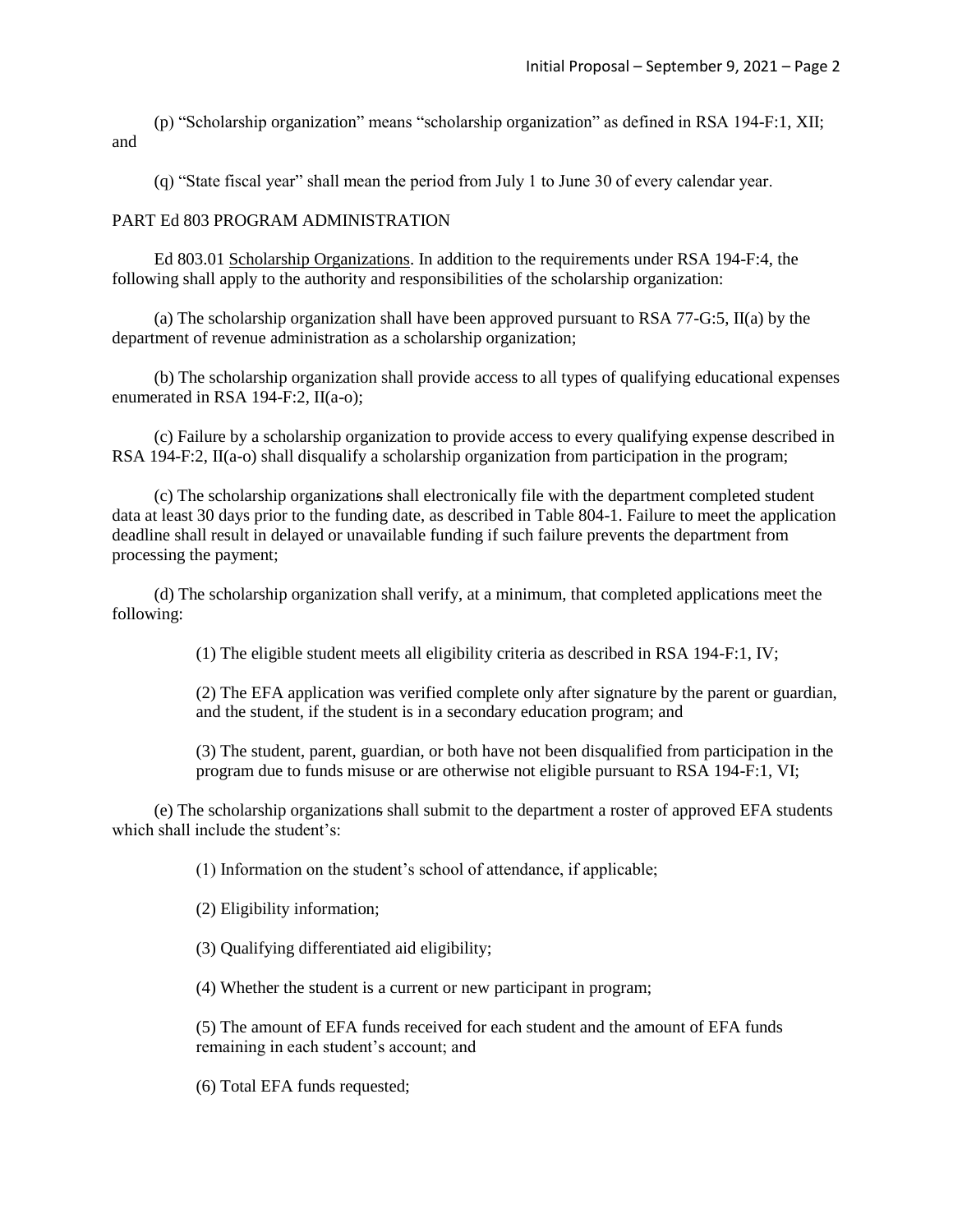(f) Scholarship organizations shall have access to confidential student information including the state assigned student identification (SASID) under the following conditions:

> (1) Scholarship organizations shall implement all customary commercial data security procedures and protocols to protect such information; and

> (2) The scholarship organizations shall verify a student SASID number for any student applying for an EFA prior to requesting a new SASID.

(g) The scholarship organizations shall make EFA student account balances readily accessible, through a technology interface with real-time or near real time balance information, transaction history, including transaction date, amount deposited or withdrawn, and the name of the education service provider;

(h) The scholarship organization's director shall appoint members to the parent and education service provider advisory commission pursuant to RSA 194-F:5 and which shall be responsible for appeals of education service provider denials and other educational expenses approved by the scholarship organizations pursuant to 194-F:2 (II)(o);

(i) The scholarship organizations shall contract with an unaffiliated auditor to conduct a risk-based audit of EFA accounts on, at a minimum, an annual basis. The scholarship organization shall submit a copy of such plan and all associated audit reports to the department;

(j) The department shall receive copies of all subcontracts and assignment agreements and the department shall not be bound by any provisions contained in a subcontract or an assignment agreement to which the department is not a party;

(k) The scholarship organizations shall withhold from deposits or deduct throughout the year from EFAs an amount to cover the cost of administering the EFA program, up to a maximum total of 10% annually. All remaining funds shall be available to eligible students for allowable uses; and

(k) The scholarship organization shall develop a records retention policy.

Ed 803.02 Education Service Providers. In addition to the requirements under RSA 194-F:4 and RSA 194-F:6-7, the following shall apply to education service providers:

(a) The scholarship organizations shall publish on its website a standard application form, and procedures for review and approval of education service providers including, but not limited to procedures used by education service providers to ensure background check of employees who have direct contact with students;

(b) Online and paper applications for education service providers shall be accepted by the scholarship organization for review on a rolling basis throughout the year;

(c) The EFA program shall utilize a wide variety of curricular materials to meet the educational needs of the students. Parents and guardians shall choose textbook, curriculum, and instructional material for their EFA students;

(d) The scholarship organization shall determine only whether curricular materials selected by parents and guardians are qualifying materials pursuant to RSA 194-F:2, II(e) and whether the materials fall within the core knowledge domains described in RSA 194-F:3,  $III(d)(1)$ ;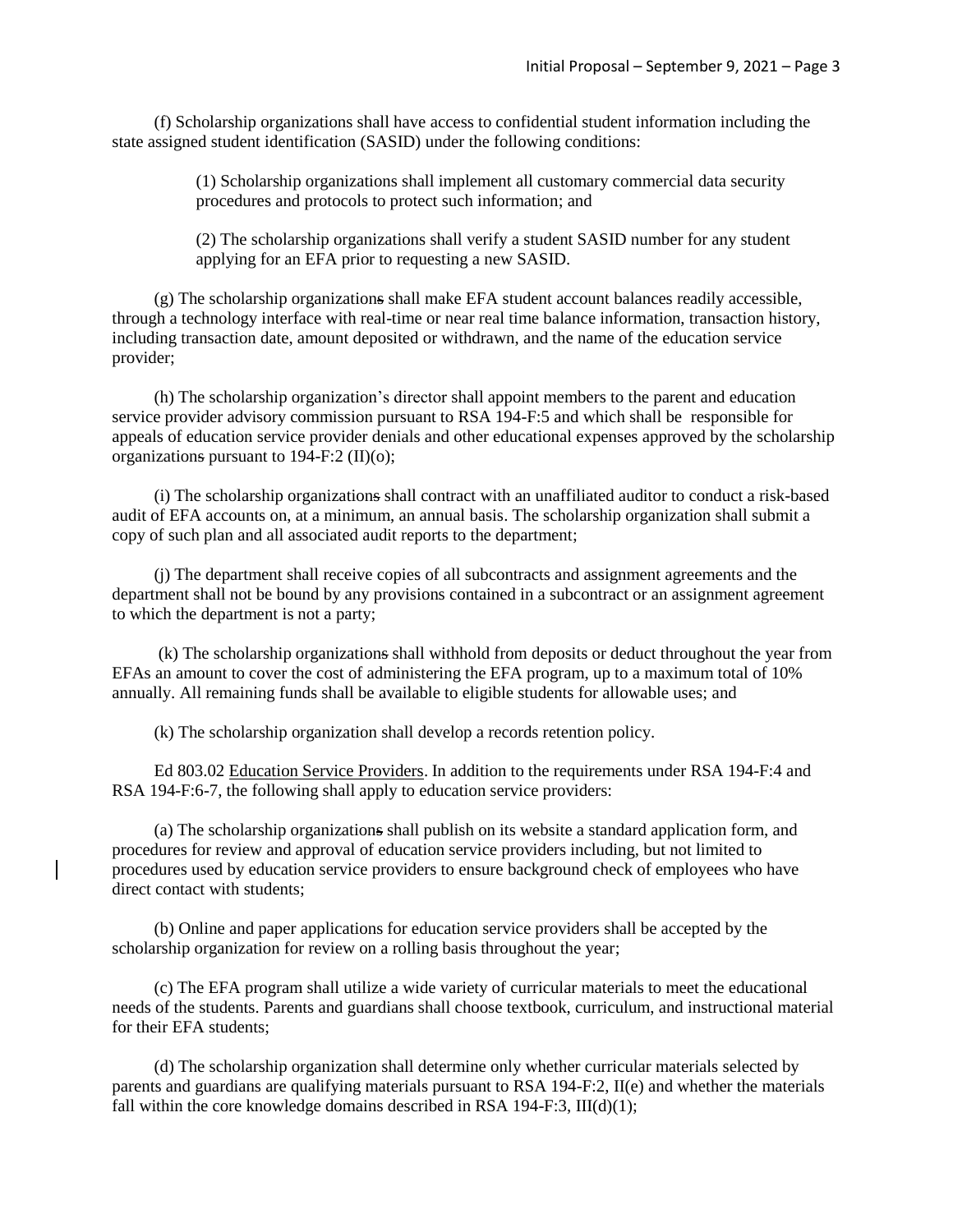(e) Education service providers shall not refund, rebate, or share EFA funds directly with parents or guardians. EFA funds shall only be returned to an eligible student's EFA account. Nothing in these rules shall prohibit education service providers from refunding, rebating, or sharing parent, guardian, and eligible student personal funds used as described in RSA 194-F:2,V;

(f) A list of all approved education service providers shall be posted on the scholarship organization's websites, reported to the department, and made easily accessible to the public to include education service provider name, eligible services, fee amounts received for services, and number of EFA students served;

(g) A directory of all education service providers approved by the scholarship organization shall be available on the department's website; and

(h) Approval by the scholarship organization of an education service provider shall serve as statewide approval of such provider for purposes of the program.

Ed 803.03 Responsibilities of Public Schools and School Districts.

(a) The public school or public school district in which an eligible student was most recently enrolled shall provide to the parent their child's state assigned student identification (SASID) as required under RSA 193-E:5.

(b) Local education agencies (LEAs), where private elementary schools and secondary schools are located, must ensure that children with disabilities, placed by their parents in private, non-profit schools participating in State-funded EFA programs, are included in the group of parentally-placed private school children with disabilities who are eligible for equitable services, including special education and related services from the LEA where private schools are located.

# PART Ed 804 EFA FUNDS AND DISBURSEMENT

Ed 804.01 Funds; Generally. In addition to the requirements under RSA 194-F:2, I and RSA 194- F:4, VIII the following shall apply to EFA funds:

(a) Pursuant to RSA 194-F:2, EFAs shall be equivalent to the per pupil adequate education grant amount under RSA 198:40-a, plus any differentiated aid that would have been provided to a public school for that eligible student;

(b) Fund transfers shall be made to the scholarship organization in accordance with the distribution of adequate education grants under RSA 198:42 and Ed 803.03; and

(c) A pupil with a disabling condition, as listed in 34 CFR 300.8, shall be considered a pupil with a qualifying disability for the purposes of eligibility for differentiated aid for EFAs under RSA 194-F.

(d) Evidence of a disabling condition, for the purposes of differentiated aid in (c) above, shall be provided by:

> (1) A determination of eligibility for special education, by an IEP team, in accordance with 34 CFR 300.300-300.311; or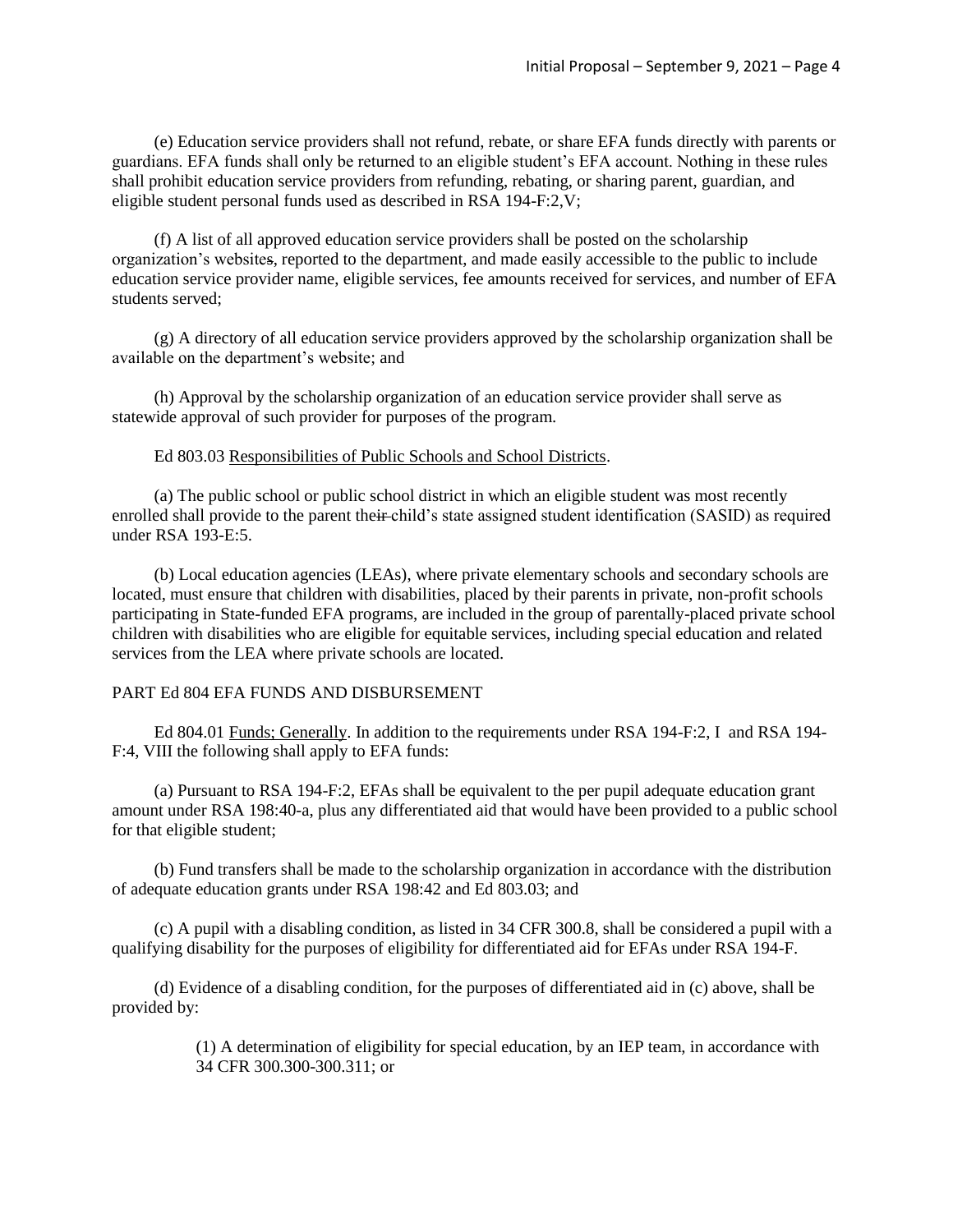(2) A determination by a medical professional licensed to practice in any state in the United States.

(b) A pupil with a disabling condition, as determined by a medical professional licensed in any state in the United States in accordance with Ed  $804.01(d)(2)$ , is not considered a child with a disability, through an appropriate evaluation, in accordance with 34 CFR 300.304-300.311 and as such, does not qualify for the equitable services funds pursuant to 34 CFR 300.138.

Ed 804.02 Qualifying EFA Expenses. The following shall apply to qualifying EFA expenses enumerated in RSA 194-F:2, II:

(a) Internet connectivity shall not include any additional cost for media streaming or cable media options that are not part of an online learning program or online instructional materials;

(b) Internet and technology purchased with EFA funds shall be primarily used, meaning 51% of the time or more, to help meet the EFA student's education needs;

(c) Computer hardware shall be limited to a single computer device per student every 3 years, unless otherwise approved by the scholarship organization, in accordance with the scholarship organization's approval process, as a necessary educational resource including assistive devices and accessible educational hardware and materials; and

(d) The scholarship organization shall publish on its website a policy for pre-approval of qualifying educational expenses consistent with RSA 194-F:2, II(o) and this section.

Ed 804.03 EFA Disbursement. In addition to the requirements under RSA 194-F:4, VIII, the following shall apply to EFA disbursement:

(a) Beginning in state fiscal year 2023 and every year after, funding shall be disbursed 4-times per state fiscal year, in accordance with RSA 198:40-a in accordance with the EFA disbursement schedule in Table 804-2 below:

| <b>EFA Funds Available</b> | Allocated funds to be disbursed<br>per state fiscal year | <b>Student Application Verified</b><br>and Reported to the Department |
|----------------------------|----------------------------------------------------------|-----------------------------------------------------------------------|
|                            |                                                          | by:                                                                   |
| September 1                | 20%                                                      | August 2                                                              |
| November 1                 | 20%                                                      | October 2                                                             |
| January 1                  | 30%                                                      | December 2                                                            |
| April 1                    | 30%                                                      | March 2                                                               |

#### Table 804-2 EFA Disbursement Schedule

(b) Applications in Ed 804 may be submitted to the scholarship organization throughout the year on a rolling basis, but shall be confirmed complete by the scholarship organization before a parent, guardian, or EFA student shall have access to EFA account funds.

## PART Ed 805 APPLICATION AND ENROLLMENT

Ed 805.01 Application Development, Agreement, and Notification Requirements.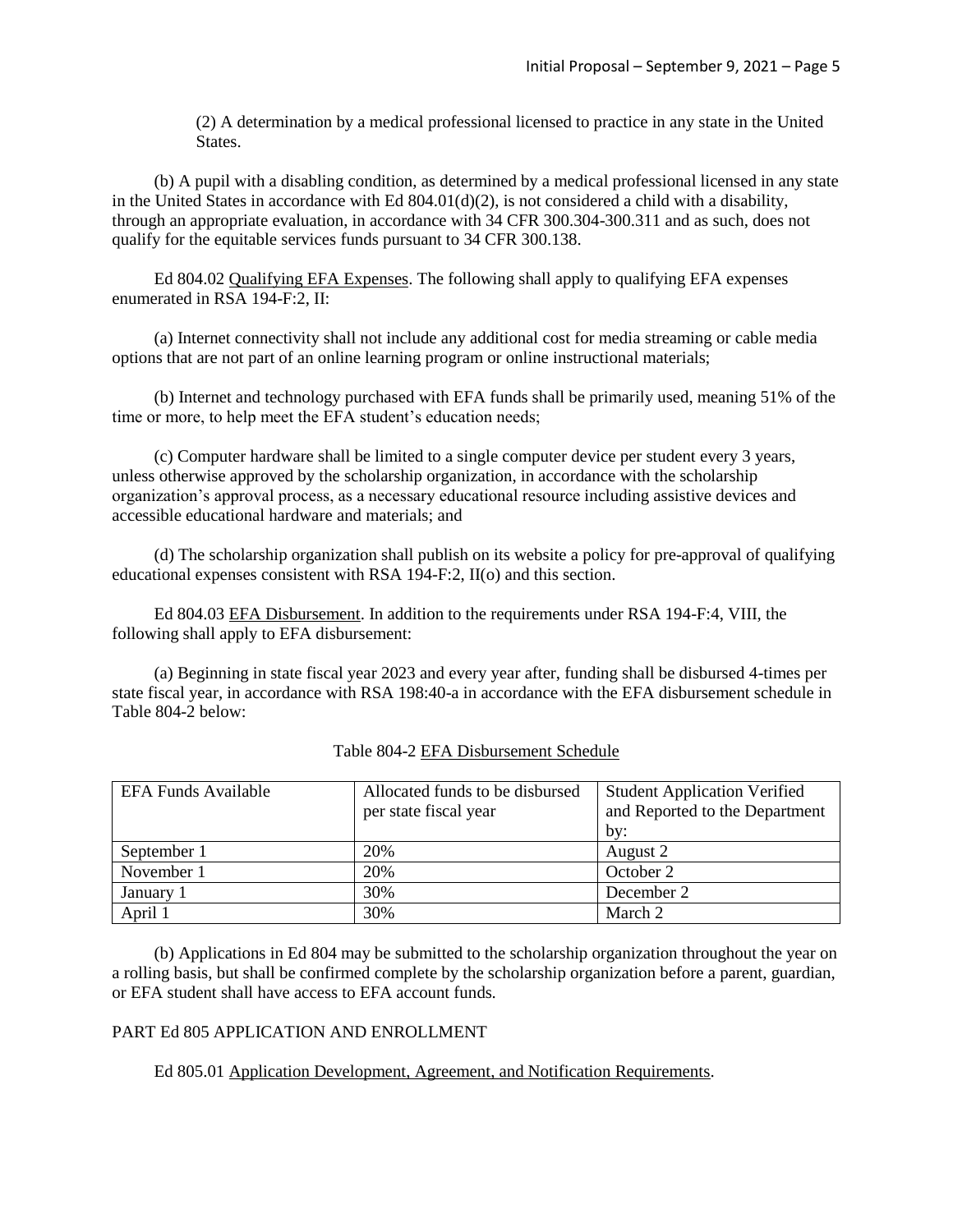(a) The scholarship organization shall develop an application for potential participants in the program, which, at a minimum, satisfies the requirements enumerated in RSA 194-F:3.

(b) Scholarship organizations shall develop an application which it shall provide for signature to the parent or guardian, and the student, if the student is in a secondary education program. The application shall contain the following:

> (1) An explanation of allowable uses of EFA funds, the responsibilities of parents or guardians, the duties of scholarship organizations, and the role of any financial management firms that scholarship organizations may contract with to administer any aspect of the EFA program;

(2) Notice as follows:

"Participation in the EFA program is a parental placement under 20 USC section 1412, Individuals with Disabilities Education Act (IDEA). Parentally-placed private school children with disabilities are not entitled to a FAPE in connection with their enrollment by their parents in a private school, in accordance with 34 C.F.R. §§ 300.148(a) and pursuant 300.137(a), while participating in the State-Funded EFA program.

(c) A signed application as described in (b) above, shall constitute an agreement by the signatory as described in RSA 194-F:3, III.(d), RSA 194-F:3, IV, and RSA 194-F:4, II and III.

Ed 805.02 Enrollment.

(a) The scholarship organization shall approve applications, as described in Ed 805.01, in accordance with RSA 194-F:3, III.

(b) The scholarship organization shall accept rolling admissions into the program.

(c) Within 30 days of receipt of a completed student application, the scholarship organization shall confirm with the parent or guardian in writing that the application is complete in accordance with the approval criteria set forth in RSA 194-F:3.

(d) If the scholarship organization receives an incomplete application, the applicant shall be notified in writing by the scholarship organization within 15 days of receipt which shall include instructions for completing the application.

# PART Ed 806 TERMINATION OF EDUCATION FREEDOM ACCOUNTS

Ed 806.01 Termination of EFAs. In addition to the requirements under RSA 194-F:3, VI and RSA 194-F:4, IX through XIII, the following shall apply to the termination of EFAs:

(a) An EFA shall only be dissolved with written consent of the parent or guardian, unless an EFA student graduates high school or there is a determination by the scholarship organization that there is an intentional and substantial misuse of funds;

(b) Unless otherwise noticed in writing by the parent that roll-over EFA account funds are forfeited, written consent of dissolution shall document the parent's understanding that the rolled-over EFA account funds may continue to be utilized pursuant to RSA 194-F:3, VI.(a), even if the student is attending a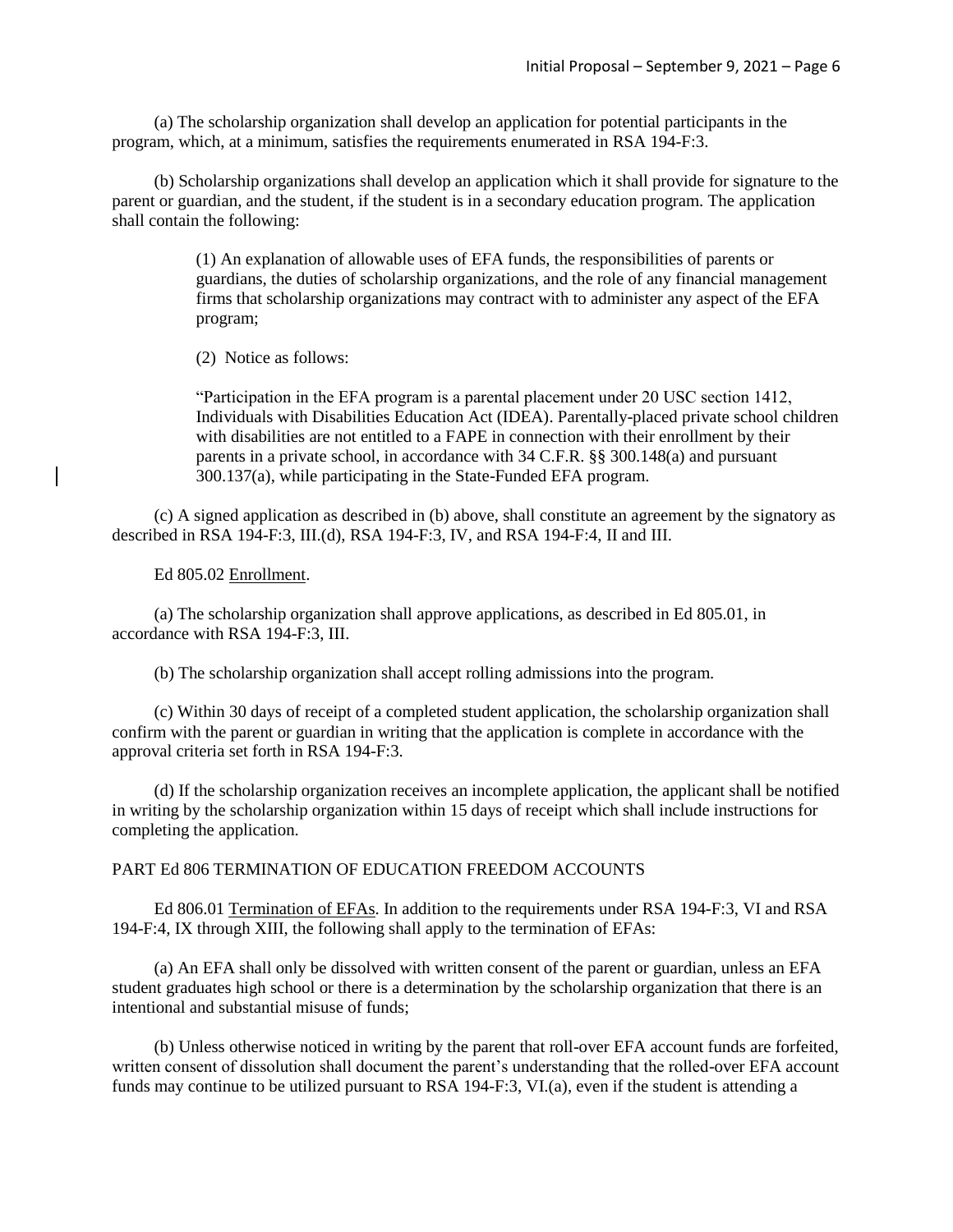public school and no longer participating in the program, or until the former EFA student graduates high school;

(c) The scholarship organization shall develop and make publicly available on its website, the process for the determination of a parent, guardian, or EFA student's intentional and substantial misuse of EFA funds;

(d) The department shall be notified within 5 days any time an EFA account is suspended, or if a student is otherwise deemed ineligible;

(e) Within 5 days, suspected cases of intentional and substantial misuse of EFA funds shall be reported by the scholarship organization to the department, the board, the attorney general, and, for cases exceeding the amount of a class B felony, the local or state law enforcement agency;

(f) A parent, guardian, or EFA student may appeal decisions by the scholarship organization pursuant to Ed 200 relative to application completeness and termination of participation;

(g) The scholarship organization shall notify the department by August 1 of each calendar year of any existing EFA student that has not provided an annual record of educational attainment, pursuant to RSA 194-F:3, III.(d)(3);

(h) The scholarship organization shall develop a process for the determination of disqualification of an education service provider. The process shall include, at a minimum, how the following shall be determined when deciding disqualification:

(1) Intentional and substantial misrepresentation of information;

(2) Failure to refund any overpayments within 30 days or the failure to process a request for a refund; and

(3) Routine failure, meaning 3 or more times, to provide students with promised educational goods or services;

(i) A list of all disqualified education service providers shall be available on the scholarship organization's websites or in paper format upon request;

(j) Within 5 days of disqualification, the scholarship organizations shall notify parents, guardians, EFA students, and the department in writing or electronically of an education service provider disqualification;

(k) Education service providers disqualified by the scholarship organization shall be disqualified from participation in the EFA program and a list of disqualified providers shall be posted on the Department's website;

(l) An education service provider may appeal the scholarship organization's decision to the department pursuant to Ed 200;

(m) When the scholarship organization does not meet the duties, obligations, and authorities in RSA 194-F:4, it is no longer eligible to participate in the EFA program. The commissioner shall: